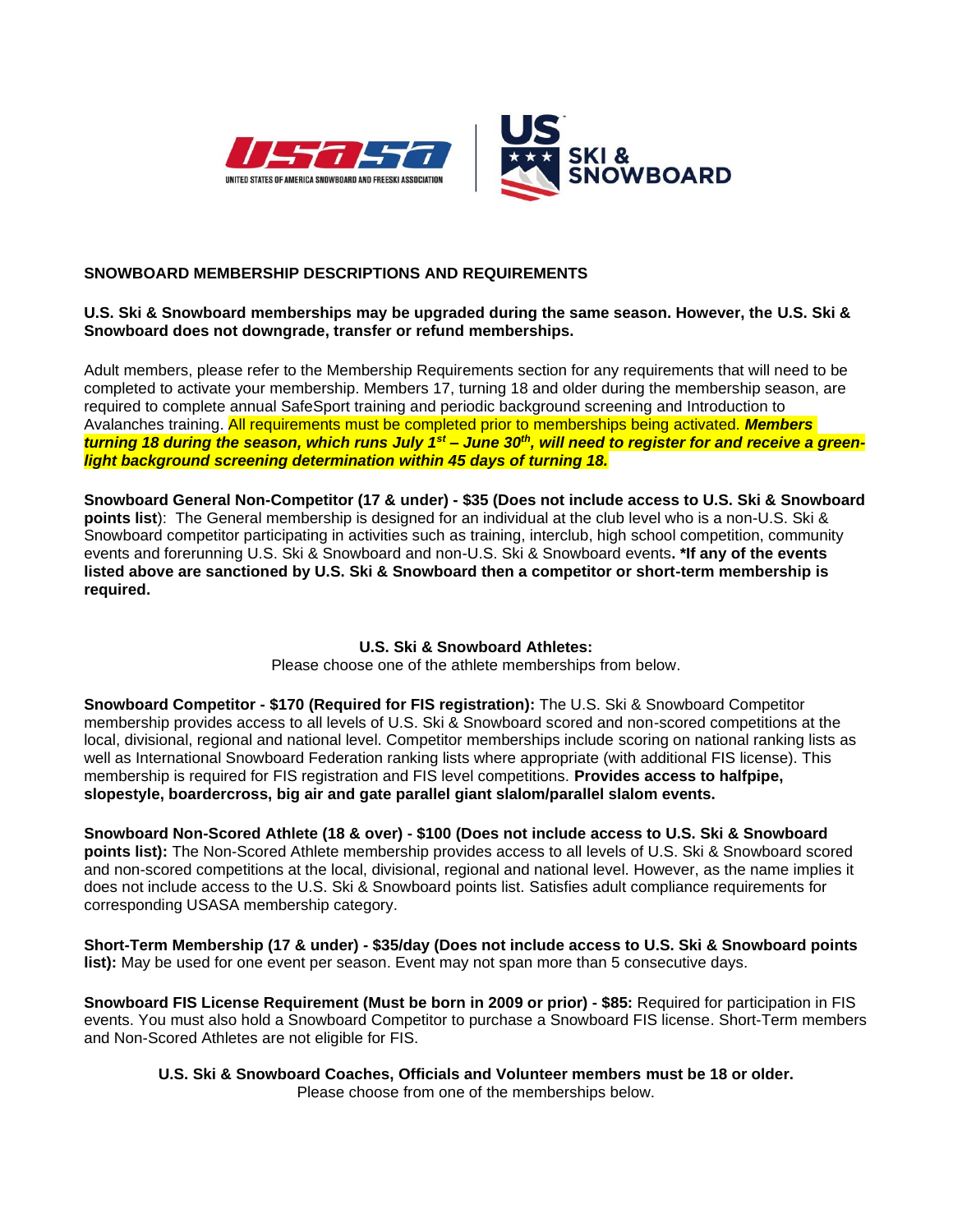**Snowboard Volunteer (18 & over) - \$65 (NOT permitted for use by athletes):** The U.S. Ski & Snowboard Club Volunteer membership is designed for Board of Directors, club administrative staff, parents and club volunteers who undertake a leadership role in U.S. Ski & Snowboard clubs, divisions, regions and at competitions and club training sessions. Not eligible for coach or official's certifications. **Applicable for those in a position of authority over or in regular contact with athletes.** Satisfies adult compliance requirements for corresponding USASA membership category.

**Snowboard Official (18 & over) - \$80:** An individual involved in officiating U.S. Ski & Snowboard, USASA and/or FIS snowboard competitions. Required for official's certification (see guidelines for appropriate levels of official's certifications). Satisfies adult compliance requirements for USASA Official and Technical Supervisor membership categories.

**Snowboard Coach w/Official (18 & over) - \$150:** An individual coaching athletes at the club level and/or at U.S. Ski & Snowboard/FIS snowboard events (see guidelines for appropriate levels of U.S. Ski & Snowboard coach certifications). Required to access Level 100 clinics and materials. Satisfies adult compliance requirements for corresponding USASA Coach membership.

## **U.S. Ski & Snowboard Member Benefits**

Each level of U.S. Ski & Snowboard membership has various benefits. Please see below for category specific benefits.

# **General Member – Non-Competitor, Non-Scored Athlete:**

- Excess accident insurance if participating with a U.S. Ski & Snowboard CLIP club (proof of primary health/medical insurance required)
- Access to ExpertVoice
- Access to U.S. Ski & Snowboard Member Benefits Program
- U.S. Ski & Snowboard membership card opt in required
- U.S. Ski & Snowboard Die-Cut & Decal Sheet member card opt in required

## **Competitor membership:**

- All benefits listed above, as well as:
- Participating in U.S. Ski & Snowboard events (Some events may require qualification/selection.)
- Inclusion on the U.S. Ski & Snowboard National Ranking List
- U.S. Ski & Snowboard athlete points profile
- FIS points profile and ranking (FIS license required)
- **Sport Education Video Library**

**Short-Term Snowboard** (see applicable age requirements above)**:**

- Opportunity to compete in a U.S. Ski & Snowboard sanctioned event
- Excess accident insurance during U.S. Ski & Snowboard sanctioned event for which access has been purchased (proof of primary health/medical insurance required)

## **Snowboard Volunteer**:

- All general (non-competitor) benefits listed above, as well as:
- Volunteering at U.S. Ski & Snowboard/FIS events and/or any club activities

## **Snowboard Official:**

- All general (non-competitor) benefits listed above, as well as:
- Access to U.S. Ski & Snowboard official's clinics and educational materials
- U.S. Ski & Snowboard Member Officials Profile (officials certification level(s), event history, continuing education record)
- Officiating at U.S. Ski & Snowboard/FIS or USASA events per competition guide
- U.S. Ski & Snowboard Competition Guide